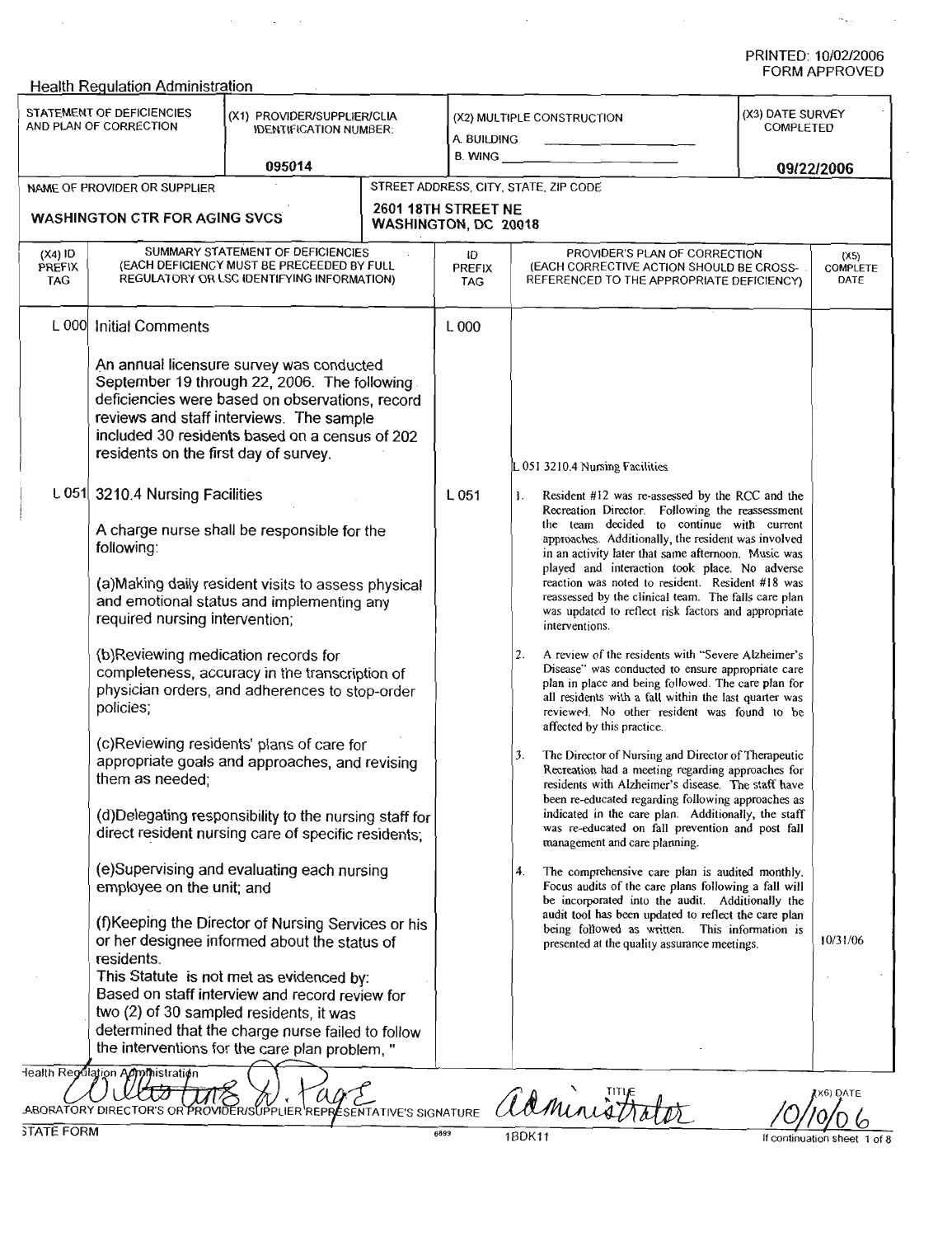|                                                                                                                            | <b>Health Regulation Administration</b>                                                                                                                                       |                                                                                                                                                                                                                                                                                                                                                                                                                                                                                                                                                                                                                                                                                                                                                                                                                                                                                                                                                                                                                                                                                                                                                                                                                                                                                                                                                                                                         |  |                                                     |                                                                                                                        |  |                               |  |
|----------------------------------------------------------------------------------------------------------------------------|-------------------------------------------------------------------------------------------------------------------------------------------------------------------------------|---------------------------------------------------------------------------------------------------------------------------------------------------------------------------------------------------------------------------------------------------------------------------------------------------------------------------------------------------------------------------------------------------------------------------------------------------------------------------------------------------------------------------------------------------------------------------------------------------------------------------------------------------------------------------------------------------------------------------------------------------------------------------------------------------------------------------------------------------------------------------------------------------------------------------------------------------------------------------------------------------------------------------------------------------------------------------------------------------------------------------------------------------------------------------------------------------------------------------------------------------------------------------------------------------------------------------------------------------------------------------------------------------------|--|-----------------------------------------------------|------------------------------------------------------------------------------------------------------------------------|--|-------------------------------|--|
| STATEMENT OF DEFICIENCIES<br>(X1) PROVIDER/SUPPLIER/CLIA<br>AND PLAN OF CORRECTION<br><b>IDENTIFICATION NUMBER:</b>        |                                                                                                                                                                               |                                                                                                                                                                                                                                                                                                                                                                                                                                                                                                                                                                                                                                                                                                                                                                                                                                                                                                                                                                                                                                                                                                                                                                                                                                                                                                                                                                                                         |  | a. Building<br>B. WING                              | (X2) MULTIPLE CONSTRUCTION                                                                                             |  | (X3) DATE SURVEY<br>COMPLETED |  |
|                                                                                                                            |                                                                                                                                                                               | 095014                                                                                                                                                                                                                                                                                                                                                                                                                                                                                                                                                                                                                                                                                                                                                                                                                                                                                                                                                                                                                                                                                                                                                                                                                                                                                                                                                                                                  |  | 09/22/2006<br>STREET ADDRESS, CITY, STATE, ZIP CODE |                                                                                                                        |  |                               |  |
| NAME OF PROVIDER OR SUPPLIER<br>2601 18TH STREET NE<br><b>WASHINGTON CTR FOR AGING SVCS</b><br><b>WASHINGTON, DC 20018</b> |                                                                                                                                                                               |                                                                                                                                                                                                                                                                                                                                                                                                                                                                                                                                                                                                                                                                                                                                                                                                                                                                                                                                                                                                                                                                                                                                                                                                                                                                                                                                                                                                         |  |                                                     |                                                                                                                        |  |                               |  |
| $(X4)$ ID<br><b>PREFIX</b><br><b>TAG</b>                                                                                   | SUMMARY STATEMENT OF DEFICIENCIES<br>(EACH DEFICIENCY MUST BE PRECEEDED BY FULL<br>REGULATORY OR LSC IDENTIFYING INFORMATION)                                                 |                                                                                                                                                                                                                                                                                                                                                                                                                                                                                                                                                                                                                                                                                                                                                                                                                                                                                                                                                                                                                                                                                                                                                                                                                                                                                                                                                                                                         |  | łD.<br>PREFIX<br><b>TAG</b>                         | PROVIDER'S PLAN OF CORRECTION<br>(EACH CORRECTIVE ACTION SHOULD BE CROSS-<br>REFERENCED TO THE APPROPRIATE DEFICIENCY) |  | (X5)<br>COMPLETE<br>DATE      |  |
| L 051                                                                                                                      | Continued From page 1<br>following one (1) fall with a fracture.<br>The findings include:<br>changed when his/her daughter left.<br>therapists and Resident #12.<br>resident. | Severe Alzheimer's Disease" for Resident #12<br>and update the falls care plan to include<br>approaches and interventions for Resident #18<br>1. The charge nurse failed to follow the<br>interventions for the care plan problem, "Severe<br>Alzheimer's Disease" for Resident #12<br>According to the quarterly Minimum Data Set (<br>MDS) completed September 1, 2006, the resident<br>was coded with long and short-term memory<br>problems and severely impaired skills for<br>cognitive decision-making (Section B).<br>Resident #12 was observed from 11:10 AM until<br>12:50 PM on September 19, 2006. The resident<br>was accompanied by his/her daughter from 11:10<br>AM until 12:10 PM. The resident was positioned<br>facing away from the other residents gathered in<br>the day room. Facility staff acknowledged the<br>daughter but failed to address the resident. The<br>resident's position in the day room was not<br>Two (2) recreational therapists came into the day<br>room at 11:50 AM and left at 12:20 PM. There<br>was no interaction between the recreational<br>Facility staff approached the resident at 12:40 PM<br>. The staff member spent one (1) minute standing<br>beside the resident checking the feeding tube<br>pump. He/she did not touch or talk to the<br>According to the resident's care plan for "Severe<br>Alzheimer's Disease," reviewed September 9, |  | L 051                                               |                                                                                                                        |  |                               |  |
|                                                                                                                            | <b>Health Regulation Administration</b>                                                                                                                                       |                                                                                                                                                                                                                                                                                                                                                                                                                                                                                                                                                                                                                                                                                                                                                                                                                                                                                                                                                                                                                                                                                                                                                                                                                                                                                                                                                                                                         |  |                                                     |                                                                                                                        |  |                               |  |
| STATE FORM                                                                                                                 |                                                                                                                                                                               |                                                                                                                                                                                                                                                                                                                                                                                                                                                                                                                                                                                                                                                                                                                                                                                                                                                                                                                                                                                                                                                                                                                                                                                                                                                                                                                                                                                                         |  | 6899                                                | 1BDK11                                                                                                                 |  | If continuation sheet 2 of 8  |  |

 $\sim 10^7$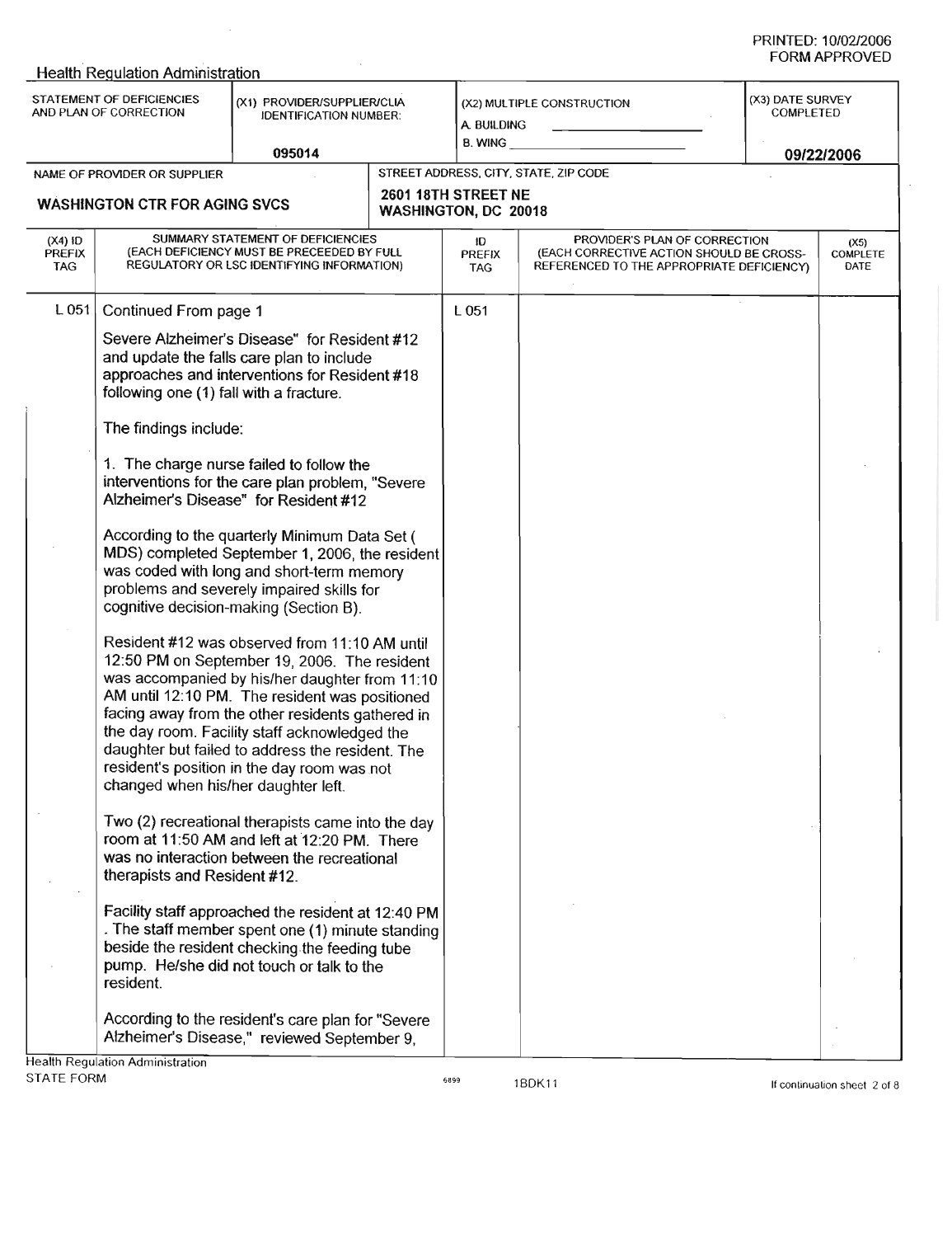$\bar{z}$ 

|                                                                                                                     | <b>Health Regulation Administration</b>                                                                                                                                                                                                                                                                                                                                                                                                                                                                                                                                                                                                                                                                                                                                                                                                                                                                                                                                                                                                                                                                                                                                                                                                                                                                                                     |        |                                                             |                                   |                                                                                                                        |  |                          |  |  |
|---------------------------------------------------------------------------------------------------------------------|---------------------------------------------------------------------------------------------------------------------------------------------------------------------------------------------------------------------------------------------------------------------------------------------------------------------------------------------------------------------------------------------------------------------------------------------------------------------------------------------------------------------------------------------------------------------------------------------------------------------------------------------------------------------------------------------------------------------------------------------------------------------------------------------------------------------------------------------------------------------------------------------------------------------------------------------------------------------------------------------------------------------------------------------------------------------------------------------------------------------------------------------------------------------------------------------------------------------------------------------------------------------------------------------------------------------------------------------|--------|-------------------------------------------------------------|-----------------------------------|------------------------------------------------------------------------------------------------------------------------|--|--------------------------|--|--|
| STATEMENT OF DEFICIENCIES<br>(X1) PROVIDER/SUPPLIER/CLIA<br>AND PLAN OF CORRECTION<br><b>IDENTIFICATION NUMBER:</b> |                                                                                                                                                                                                                                                                                                                                                                                                                                                                                                                                                                                                                                                                                                                                                                                                                                                                                                                                                                                                                                                                                                                                                                                                                                                                                                                                             |        | (X2) MULTIPLE CONSTRUCTION<br>A. BUILDING<br><b>B. WING</b> |                                   | (X3) DATE SURVEY<br>COMPLETED                                                                                          |  |                          |  |  |
|                                                                                                                     |                                                                                                                                                                                                                                                                                                                                                                                                                                                                                                                                                                                                                                                                                                                                                                                                                                                                                                                                                                                                                                                                                                                                                                                                                                                                                                                                             | 095014 |                                                             |                                   |                                                                                                                        |  | 09/22/2006               |  |  |
|                                                                                                                     | NAME OF PROVIDER OR SUPPLIER                                                                                                                                                                                                                                                                                                                                                                                                                                                                                                                                                                                                                                                                                                                                                                                                                                                                                                                                                                                                                                                                                                                                                                                                                                                                                                                |        |                                                             |                                   | STREET ADDRESS, CITY, STATE, ZIP CODE                                                                                  |  |                          |  |  |
| 2601 18TH STREET NE<br><b>WASHINGTON CTR FOR AGING SVCS</b>                                                         |                                                                                                                                                                                                                                                                                                                                                                                                                                                                                                                                                                                                                                                                                                                                                                                                                                                                                                                                                                                                                                                                                                                                                                                                                                                                                                                                             |        | <b>WASHINGTON, DC 20018</b>                                 |                                   |                                                                                                                        |  |                          |  |  |
| $(X4)$ ID<br>PREFIX<br>TAG                                                                                          | SUMMARY STATEMENT OF DEFICIENCIES<br>(EACH DEFICIENCY MUST BE PRECEEDED BY FULL<br>REGULATORY OR LSC IDENTIFYING INFORMATION)                                                                                                                                                                                                                                                                                                                                                                                                                                                                                                                                                                                                                                                                                                                                                                                                                                                                                                                                                                                                                                                                                                                                                                                                               |        |                                                             | łD<br><b>PREFIX</b><br><b>TAG</b> | PROVIDER'S PLAN OF CORRECTION<br>(EACH CORRECTIVE ACTION SHOULD BE CROSS-<br>REFERENCED TO THE APPROPRIATE DEFICIENCY) |  | (X5)<br>COMPLETE<br>DATE |  |  |
| L 051                                                                                                               | Continued From page 2                                                                                                                                                                                                                                                                                                                                                                                                                                                                                                                                                                                                                                                                                                                                                                                                                                                                                                                                                                                                                                                                                                                                                                                                                                                                                                                       |        |                                                             | L 051                             |                                                                                                                        |  |                          |  |  |
|                                                                                                                     | 2006, approaches included the following: "Talk to<br>resident throughout the day, including topics of<br>current events. Touch resident while taking.<br>Position for maximum stimulation." According to<br>the evaluation of the approaches dated<br>September 7, 2006, "Resident responds to<br>verbal and tactile stimulation."                                                                                                                                                                                                                                                                                                                                                                                                                                                                                                                                                                                                                                                                                                                                                                                                                                                                                                                                                                                                          |        |                                                             |                                   |                                                                                                                        |  |                          |  |  |
|                                                                                                                     | A face-to-face interview with the Resident Care<br>Coordinator was conducted on September 19,<br>2006 at 1.00 PM. He/she reviewed the resident'<br>s record and acknowledged that the resident's<br>care plan interventions were not followed. The<br>record was reviewed September 19, 2006.<br>2. The charge nurse failed to update the falls<br>care plan to include approaches and interventions<br>for Resident #18 following one (1) fall with a<br>fracture.<br>A review of Resident #18's record revealed that<br>on July 19, 2006 an x-ray report confirmed that<br>the resident had a subcapital fracture to the right<br>hip from a previous fall. The resident was sent<br>out via stretcher with paramedic staff to the<br>emergency room. The resident was readmitted<br>to the facility on July 26, 2006 with diagnoses that<br>included ORIF [Open Reduction Internal Fixation]<br>to Right Hip.<br>On September 20, 2006 at 12:20 AM a nurse's<br>note documented the following: "Resident was<br>noted on the floor sitting inside the closet<br>Resident stated that he/she climbed out of the<br>bed from the foot end [of the bed] and slide to the<br>floor."<br>A review of Resident #18's " Resident Care Plan<br>revealed that upon readmission to the facility on<br>July 26, 2006 the "Falls Care Plan " was not |        |                                                             |                                   |                                                                                                                        |  |                          |  |  |
|                                                                                                                     |                                                                                                                                                                                                                                                                                                                                                                                                                                                                                                                                                                                                                                                                                                                                                                                                                                                                                                                                                                                                                                                                                                                                                                                                                                                                                                                                             |        |                                                             |                                   |                                                                                                                        |  |                          |  |  |
|                                                                                                                     |                                                                                                                                                                                                                                                                                                                                                                                                                                                                                                                                                                                                                                                                                                                                                                                                                                                                                                                                                                                                                                                                                                                                                                                                                                                                                                                                             |        |                                                             |                                   |                                                                                                                        |  |                          |  |  |
|                                                                                                                     |                                                                                                                                                                                                                                                                                                                                                                                                                                                                                                                                                                                                                                                                                                                                                                                                                                                                                                                                                                                                                                                                                                                                                                                                                                                                                                                                             |        |                                                             |                                   |                                                                                                                        |  |                          |  |  |
|                                                                                                                     |                                                                                                                                                                                                                                                                                                                                                                                                                                                                                                                                                                                                                                                                                                                                                                                                                                                                                                                                                                                                                                                                                                                                                                                                                                                                                                                                             |        |                                                             |                                   |                                                                                                                        |  |                          |  |  |

 $\mathcal{A}^{\mathcal{A}}_{\mathcal{A}}$  , where  $\mathcal{A}^{\mathcal{A}}_{\mathcal{A}}$  ,  $\mathcal{A}^{\mathcal{A}}_{\mathcal{A}}$  ,  $\mathcal{A}^{\mathcal{A}}_{\mathcal{A}}$  , and

**iealth Regulation Administration** ;TATE FORM

 $\mathcal{A}$ 

<sup>6899</sup> 1BDK11

 $\mathcal{A}$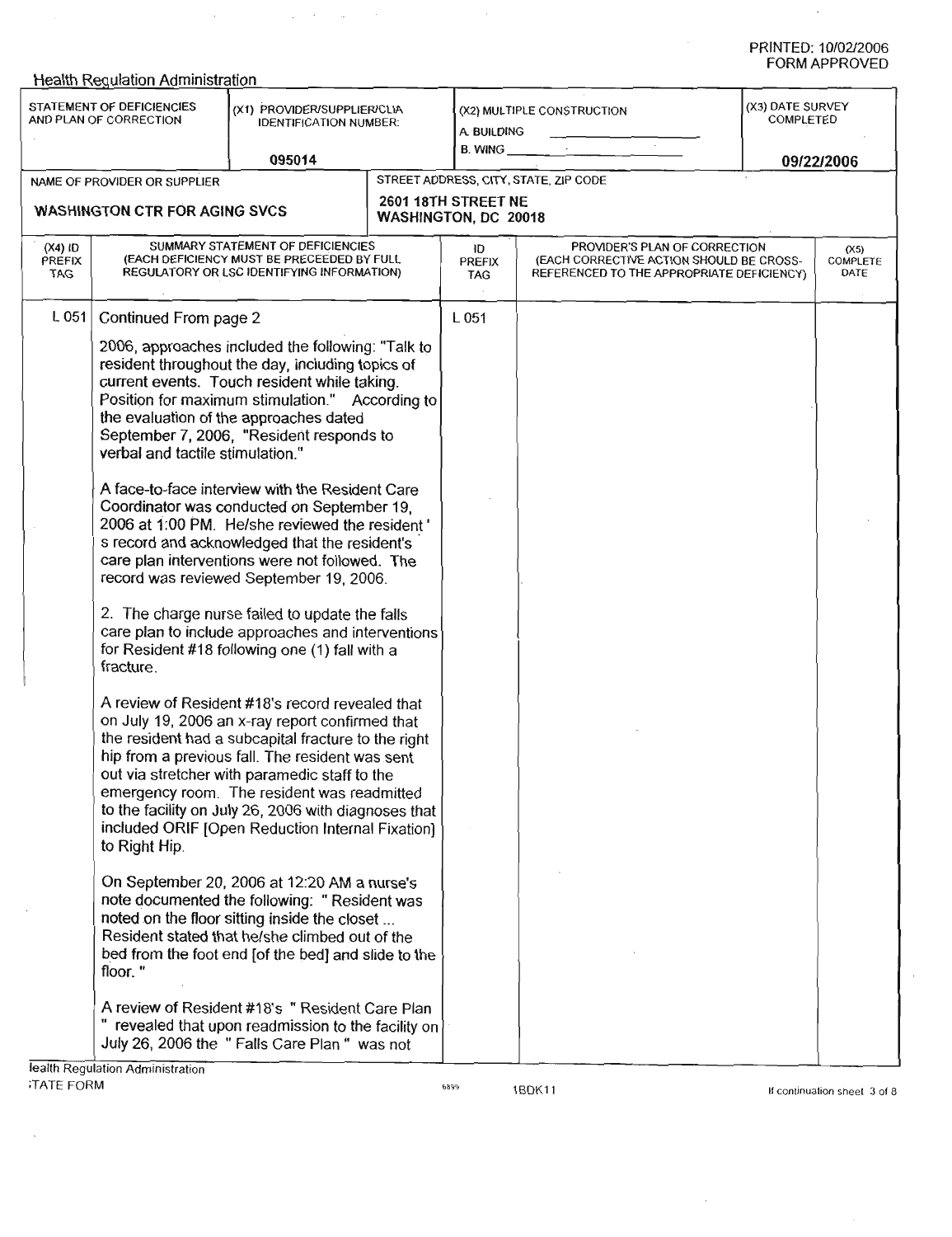|                                                                                                                               | <b>Health Regulation Administration</b>                                                                                                                                                  |                                                                                                                                                                                                                                                                                                                                                                                                                                                                                                                                                                                                                                                                                                                                                                                                                                                                                                                                                                                                                                                                     |                                                                                           |                            |                                                                                                                                                                                                                                             |                                                                                                                                                                                                                                                                                                                                                                                                                                                                                                                                                                                                                                                  | FORM APPROVED            |
|-------------------------------------------------------------------------------------------------------------------------------|------------------------------------------------------------------------------------------------------------------------------------------------------------------------------------------|---------------------------------------------------------------------------------------------------------------------------------------------------------------------------------------------------------------------------------------------------------------------------------------------------------------------------------------------------------------------------------------------------------------------------------------------------------------------------------------------------------------------------------------------------------------------------------------------------------------------------------------------------------------------------------------------------------------------------------------------------------------------------------------------------------------------------------------------------------------------------------------------------------------------------------------------------------------------------------------------------------------------------------------------------------------------|-------------------------------------------------------------------------------------------|----------------------------|---------------------------------------------------------------------------------------------------------------------------------------------------------------------------------------------------------------------------------------------|--------------------------------------------------------------------------------------------------------------------------------------------------------------------------------------------------------------------------------------------------------------------------------------------------------------------------------------------------------------------------------------------------------------------------------------------------------------------------------------------------------------------------------------------------------------------------------------------------------------------------------------------------|--------------------------|
| STATEMENT OF DEFICIENCIES<br>(X1) PROVIDER/SUPPLIER/CLIA<br>AND PLAN OF CORRECTION<br><b>IDENTIFICATION NUMBER:</b><br>095014 |                                                                                                                                                                                          |                                                                                                                                                                                                                                                                                                                                                                                                                                                                                                                                                                                                                                                                                                                                                                                                                                                                                                                                                                                                                                                                     | (X2) MULTIPLE CONSTRUCTION<br>A. BUILDING<br>and the state of the state<br><b>B. WING</b> |                            | (X3) DATE SURVEY<br>COMPLETED                                                                                                                                                                                                               |                                                                                                                                                                                                                                                                                                                                                                                                                                                                                                                                                                                                                                                  |                          |
|                                                                                                                               | NAME OF PROVIDER OR SUPPLIER                                                                                                                                                             |                                                                                                                                                                                                                                                                                                                                                                                                                                                                                                                                                                                                                                                                                                                                                                                                                                                                                                                                                                                                                                                                     |                                                                                           |                            | STREET ADDRESS, CITY, STATE, ZIP CODE                                                                                                                                                                                                       |                                                                                                                                                                                                                                                                                                                                                                                                                                                                                                                                                                                                                                                  | 09/22/2006               |
|                                                                                                                               |                                                                                                                                                                                          |                                                                                                                                                                                                                                                                                                                                                                                                                                                                                                                                                                                                                                                                                                                                                                                                                                                                                                                                                                                                                                                                     | 2601 18TH STREET NE                                                                       |                            |                                                                                                                                                                                                                                             |                                                                                                                                                                                                                                                                                                                                                                                                                                                                                                                                                                                                                                                  |                          |
| <b>WASHINGTON CTR FOR AGING SVCS</b>                                                                                          |                                                                                                                                                                                          |                                                                                                                                                                                                                                                                                                                                                                                                                                                                                                                                                                                                                                                                                                                                                                                                                                                                                                                                                                                                                                                                     | WASHINGTON, DC 20018                                                                      |                            |                                                                                                                                                                                                                                             |                                                                                                                                                                                                                                                                                                                                                                                                                                                                                                                                                                                                                                                  |                          |
| $(X4)$ ID<br>PREFIX<br><b>TAG</b>                                                                                             | SUMMARY STATEMENT OF DEFICIENCIES<br>(EACH DEFICIENCY MUST BE PRECEEDED BY FULL<br>REGULATORY OR LSC IDENTIFYING INFORMATION)                                                            |                                                                                                                                                                                                                                                                                                                                                                                                                                                                                                                                                                                                                                                                                                                                                                                                                                                                                                                                                                                                                                                                     |                                                                                           | łЮ<br>PREFIX<br><b>TAG</b> |                                                                                                                                                                                                                                             | PROVIDER'S PLAN OF CORRECTION<br>(EACH CORRECTIVE ACTION SHOULD BE CROSS-<br>REFERENCED TO THE APPROPRIATE DEFICIENCY)                                                                                                                                                                                                                                                                                                                                                                                                                                                                                                                           | (X5)<br>COMPLETE<br>DATE |
| $L_{051}$                                                                                                                     | Continued From page 3<br>2006.<br>L 052 3211.1 Nursing Facilities<br>resident to ensure that the resident<br>receives the following:<br>groomed hair;<br>self-care and group activities; | updated or revised with new approaches or<br>interventions to address the resident's fall status.<br>Subsequently, the resident sustained a fall<br>without injury on September 20, 2006.<br>A face-to-face interview was conducted with the<br>Resident Care Coordinator on September 20,<br>2006 at 9:15 AM. He/she acknowledged that no<br>interventions were initiated after the above cited<br>fall. The record was reviewed September 20,<br>Sufficient nursing time shall be given to each<br>(a)Treatment, medications, diet and nutritional<br>supplements and fluids as prescribed, and<br>rehabilitative nursing care as needed;<br>(b)Proper care to minimize pressure ulcers and<br>contractures and to promote the healing of ulcers:<br>(c)Assistants in daily personal grooming so that<br>the resident is comfortable, clean, and neat as<br>evidenced by freedom from body odor, cleaned<br>and trimmed nails, and clean, neat and well-<br>(d) Protection from accident, injury, and infection;<br>(e)Encouragement, assistance, and training in |                                                                                           | L 051<br>L 052             | L 052 3211.1 Nursing Facilities<br>1.<br>No adverse reaction was noted to resident.<br>2.<br>was found to be affected by this practice.<br>3.<br>and counseled.<br>educated on<br>requirements.<br>4.<br>pharmacy.<br>Improvement Meetings. | The physician's orders and MARs for Resident #7<br>were reviewed and medications were administered.<br>The physician's orders and MARs for the residents<br>have been reviewed to ensure that MARs reflect the<br>current needs of the residents. No other resident<br>The nurse responsible for the error was in-serviced<br>The licensed staff have been re-<br>medication administration and<br>Medication pass audits and tool has been reviewed<br>and updated to include formula for calculation of<br>medication error. These audits continue to be done<br>monthly and additional audits are done by<br>This is presented at the Quality | 10/31/06                 |
|                                                                                                                               | lealth Regulation Administration                                                                                                                                                         | (f)Encouragement and assistance to:<br>(1) Get out of the bed and dress or be dressed in<br>his or her own clothing; and shoes or slippers,                                                                                                                                                                                                                                                                                                                                                                                                                                                                                                                                                                                                                                                                                                                                                                                                                                                                                                                         |                                                                                           |                            |                                                                                                                                                                                                                                             |                                                                                                                                                                                                                                                                                                                                                                                                                                                                                                                                                                                                                                                  |                          |

 $\bar{z}$ 

TATE FORM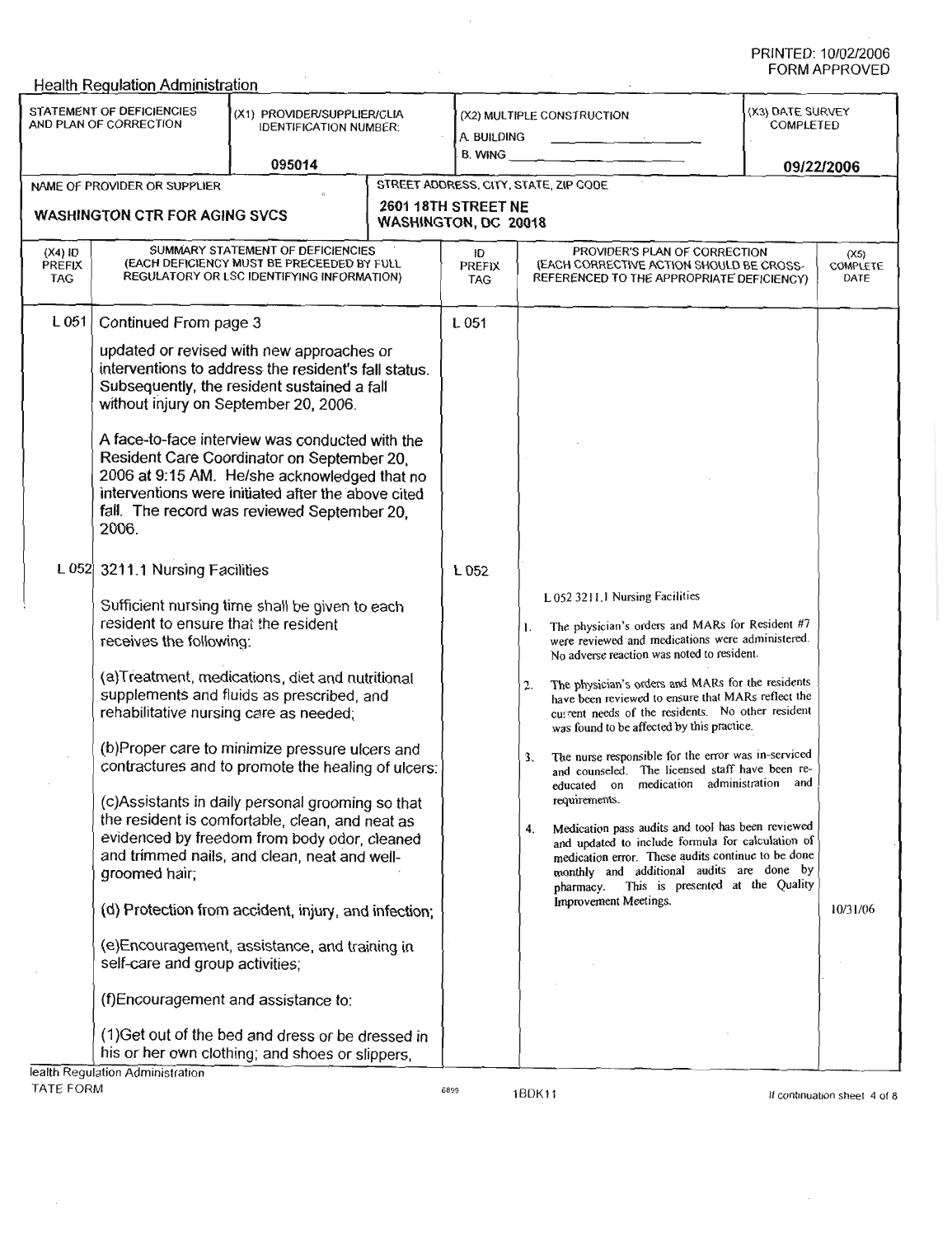$\bar{z}$ 

|                                                                                                                     | <b>Health Regulation Administration</b>                                                                                                                                                                                                                                          |                                                                                                                                                                                                                                                  |                               |                            |                                       |                                                                                                                                                           | FORM APPROVED |  |
|---------------------------------------------------------------------------------------------------------------------|----------------------------------------------------------------------------------------------------------------------------------------------------------------------------------------------------------------------------------------------------------------------------------|--------------------------------------------------------------------------------------------------------------------------------------------------------------------------------------------------------------------------------------------------|-------------------------------|----------------------------|---------------------------------------|-----------------------------------------------------------------------------------------------------------------------------------------------------------|---------------|--|
| STATEMENT OF DEFICIENCIES<br>(X1) PROVIDER/SUPPLIER/CLIA<br>AND PLAN OF CORRECTION<br><b>IDENTIFICATION NUMBER:</b> |                                                                                                                                                                                                                                                                                  |                                                                                                                                                                                                                                                  | A. BUILDING<br><b>B. WING</b> | (X2) MULTIPLE CONSTRUCTION | (X3) DATE SURVEY<br><b>COMPLETED</b>  |                                                                                                                                                           |               |  |
|                                                                                                                     | NAME OF PROVIDER OR SUPPLIER                                                                                                                                                                                                                                                     | 095014                                                                                                                                                                                                                                           |                               |                            | STREET ADDRESS, CITY, STATE, ZIP CODE |                                                                                                                                                           | 09/22/2006    |  |
|                                                                                                                     |                                                                                                                                                                                                                                                                                  |                                                                                                                                                                                                                                                  |                               | 2601 18TH STREET NE        |                                       |                                                                                                                                                           |               |  |
|                                                                                                                     | <b>WASHINGTON CTR FOR AGING SVCS</b>                                                                                                                                                                                                                                             |                                                                                                                                                                                                                                                  |                               | WASHINGTON, DC 20018       |                                       |                                                                                                                                                           |               |  |
| $(X4)$ ID<br><b>PREFIX</b><br><b>TAG</b>                                                                            | SUMMARY STATEMENT OF DEFICIENCIES<br>(EACH DEFICIENCY MUST BE PRECEEDED BY FULL<br>REGULATORY OR LSC IDENTIFYING INFORMATION)                                                                                                                                                    |                                                                                                                                                                                                                                                  |                               | iD<br><b>PREFIX</b><br>TAG |                                       | PROVIDER'S PLAN OF CORRECTION<br>(X5)<br>(EACH CORRECTIVE ACTION SHOULD BE CROSS-<br><b>COMPLETE</b><br>REFERENCED TO THE APPROPRIATE DEFICIENCY)<br>DATE |               |  |
| L 052                                                                                                               | Continued From page 4                                                                                                                                                                                                                                                            |                                                                                                                                                                                                                                                  |                               | L052                       |                                       |                                                                                                                                                           |               |  |
|                                                                                                                     |                                                                                                                                                                                                                                                                                  | which shall be clean and in good repair;                                                                                                                                                                                                         |                               |                            |                                       |                                                                                                                                                           |               |  |
|                                                                                                                     |                                                                                                                                                                                                                                                                                  | (2) Use the dining room if he or she is able; and                                                                                                                                                                                                |                               |                            |                                       |                                                                                                                                                           |               |  |
|                                                                                                                     | recreational activities; with eating;                                                                                                                                                                                                                                            | (3) Participate in meaningful social and                                                                                                                                                                                                         |                               |                            | $\overline{\phantom{a}}$              |                                                                                                                                                           |               |  |
|                                                                                                                     | (g)Prompt, unhurried assistance if he or she<br>requires or request help with eating:                                                                                                                                                                                            |                                                                                                                                                                                                                                                  |                               |                            |                                       |                                                                                                                                                           |               |  |
|                                                                                                                     | (h)Prescribed adaptive self-help devices to assist<br>him or her in eating<br>independently;                                                                                                                                                                                     |                                                                                                                                                                                                                                                  |                               |                            |                                       |                                                                                                                                                           |               |  |
|                                                                                                                     | (i) Assistance, if needed, with daily hygiene,<br>including oral acre; and                                                                                                                                                                                                       |                                                                                                                                                                                                                                                  |                               |                            |                                       |                                                                                                                                                           |               |  |
|                                                                                                                     | j)Prompt response to an activated call bell or call<br>for help.                                                                                                                                                                                                                 |                                                                                                                                                                                                                                                  |                               |                            |                                       |                                                                                                                                                           |               |  |
|                                                                                                                     | This Statute is not met as evidenced by:<br>Based on observation, staff interview and record<br>review, it was determined that one (1) significant<br>and one (1) non-significant error occurred during<br>the morning medication pass on September 20,<br>2006 for Resident #7. |                                                                                                                                                                                                                                                  |                               |                            |                                       |                                                                                                                                                           |               |  |
|                                                                                                                     | The findings include:                                                                                                                                                                                                                                                            |                                                                                                                                                                                                                                                  |                               |                            |                                       |                                                                                                                                                           |               |  |
|                                                                                                                     | At approximately 9:05 AM on Wednesday,<br>September 20, 2006, the medication nurse<br>prepared medication for Resident #7. The nurse<br>administered five (5) morning medications.                                                                                               |                                                                                                                                                                                                                                                  |                               |                            |                                       |                                                                                                                                                           |               |  |
|                                                                                                                     | A review of the resident's Medication<br>lealth Regulation Administration                                                                                                                                                                                                        | Administration Record (MAR) revealed that the<br>nurse omitted two (2) medications from the<br>morning medication pass, Spironolactone 50mg<br>tablet, taken daily for Congestive Heart Failure (<br>CHF) and Oyst-Cal-D 500mg/200u tablet taken |                               |                            |                                       |                                                                                                                                                           |               |  |

 $\cdot$ 

 $\bar{\mathcal{A}}$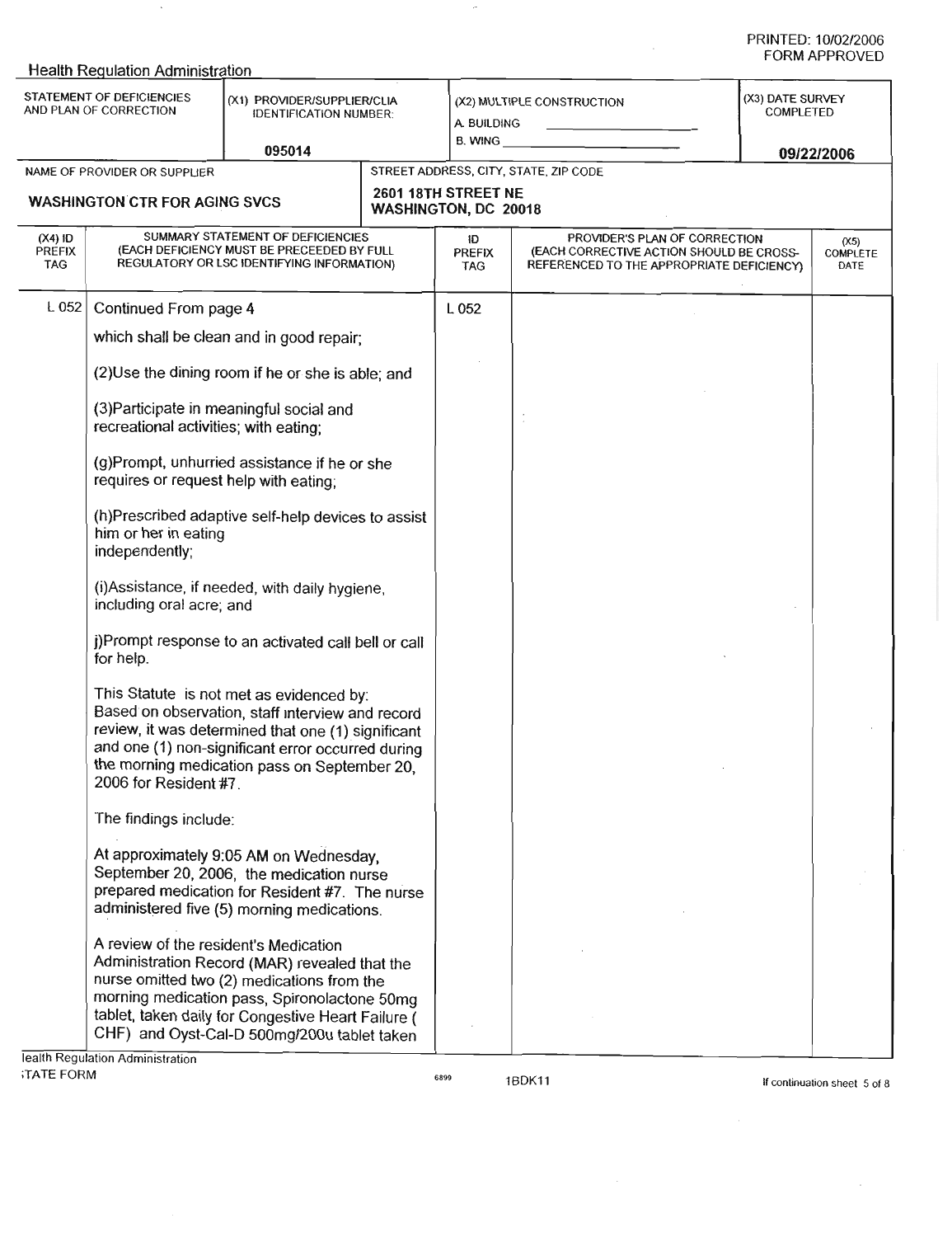Health Requlation Administration **TATEMENT OF DEFICIENCIES** (X3) DATE SURVEY (X1) PROVIDER/SUPPLIFR/CLIA (X2) MULTIPLE CONSTRUCTION COMPLETED IDENTIFICATION **NUMBER:** A BUILDING **B. WING 095014 09/22/2006** NAME OF P ROVIDER OR SUPPLIER STREET ADDRESS, CITY, STATE, ZIP CODE **WASHINGTON CTR FOR A GING SVCS. 2601 18TH STREET NE WASHINGTON**, **DC 20018 (X4) ID** PREFIX SUMMARY STATEMENT OF DEFICIENCIES PROVIDER'S PLAN OF CORRECTION **ID (X5) COMPLETE** (EACH DEFICIENCY MUST BE PRECEEDED BY FULL PRÉFIX<br>TAG **PREFIX** (EACH CORRECTIVE ACTION SHOULD BE CROSS-REGULATORY OR LSC IDENTIFYING INFORMATION) REFERENCED TO THE APPROPRIATE DEFICIENCY) **DATE** TAG L 052 Continued From page 5 L 052 daily as a nutritional supplement. The physician's order for Spironolactone and Oyst-Cal-D was written on December 6, 2005 and renewed on September 12, 2006. **A face**-**to-face interview was conducted with the medication nurse immediately after he/she** administered medications to Resident #7. After **reviewing the MAR, the nurse acknowledged his/ her error and administered the Spironolactone 50 mg tablet and** Oyst-**Cal-D 500mg/200u.** L 152 3227**.3 Nursing Facilities** L 152 L 152 3227 **.3 Nursing Facilities Proper storage temperature shall be maintained** 1. The medications in the identified refrigerator were **for each medication according to the** removed immediately. The thermostat in the refrigerator had been changed within the last month **manufacturer**'**s direction.** and the temperature readings were within the appropriate range with some **fluctuations**, **as a result** This Statute is not met as evidenced by: a new refrigerator was purchased**, installed and** Based on observation, staff interview and record checked for appropriate temperature. review, it was determined, that the refrigerator 2. All medication refrigerators were checked and no temperatures were out of range for the 3 Orange other refrigerator was found to be affected by this medication refrigerator. practice. The findings included: 3. The **medication** refrigerators **will continue to be** checked by the nursing department. Additionally, **the engineering** department **will include the** The Facility's policy, "5.3 - Storage and Expiration **medication** refrigerators **on their preventive** Dating of Drugs, Biologicals, Syringes and **maintenance** program. **Needles," stipulates under**, "(**8) Drugs and** 4. Checking the medication temperatures **is a part o** biologicals are stored at their appropriate the daily **nursing and** monthly pharmacy temperatures. (8.2) Refrigeration: 36° F - 46° F ( **inspections**. This **is also** now included in the Fahrenheit) or 2° to 8° C." **engineering inspections**. The information will be presented at the quality **assurance** meetings. On September 19, 2006, at approximately 9:30 10/6/06 AM and 3:30 PM the refrigerator temperature on 3 Orange was 60° F. The medication refrigerator stores vaccines, insulins and suppositories. The Facility's "Refrigerator Temperature Record" and the pharmacist's "Monthly Inspection" report

IBDK11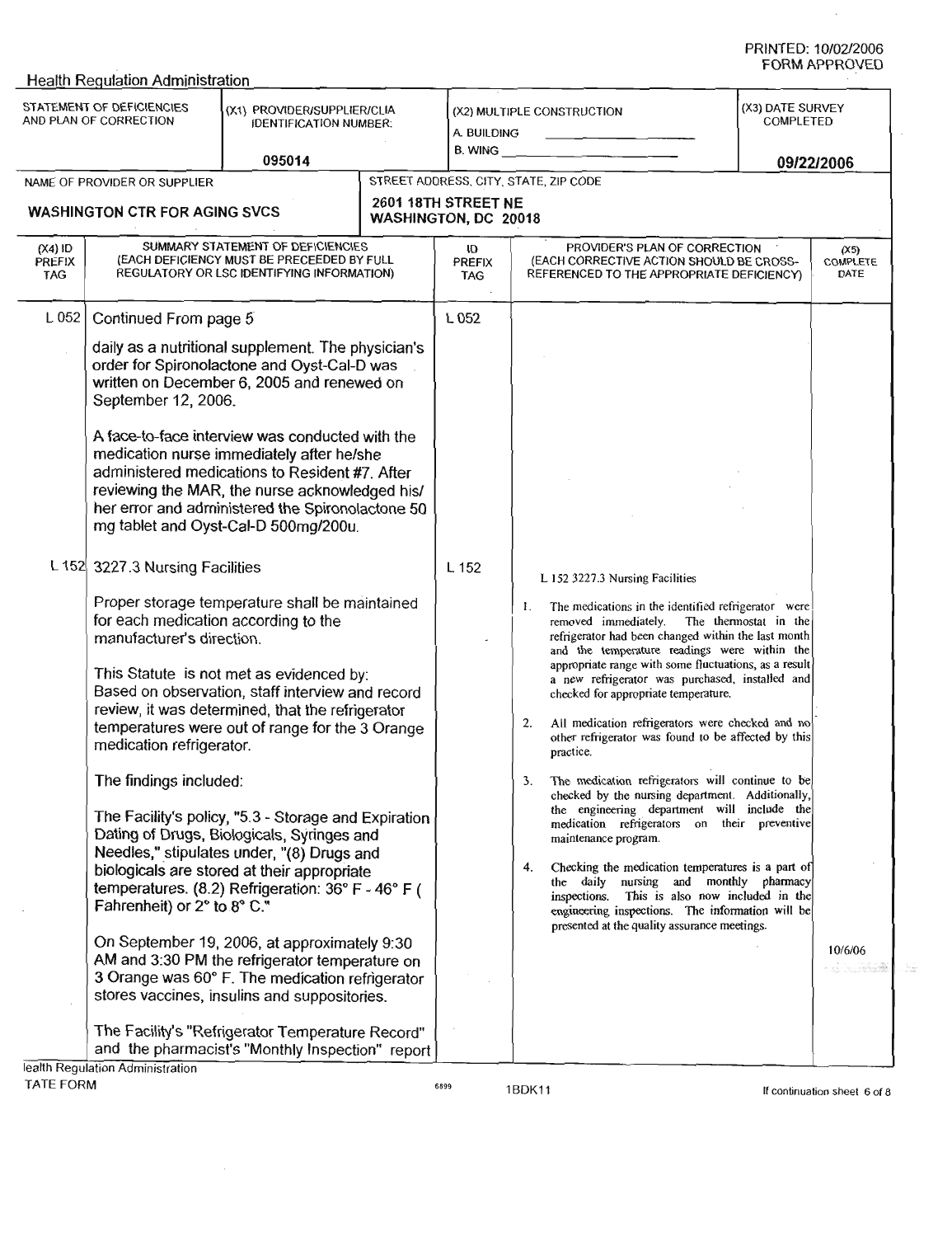|                                                                                                                               | <b>Health Regulation Administration</b>                                                                                       |                                                                                                                                                                                                                                                                                                                                                                                                                                                                                                                                                                                                                                                                                                                                                                                                                                                 |                                                      |                                       |                                                                                                                                                                                                                                                                                                                                                                                                                                                                                                                                                                                                                                                                                                                                                                                                                                                                                                                                                                                                                                                          |            |         |
|-------------------------------------------------------------------------------------------------------------------------------|-------------------------------------------------------------------------------------------------------------------------------|-------------------------------------------------------------------------------------------------------------------------------------------------------------------------------------------------------------------------------------------------------------------------------------------------------------------------------------------------------------------------------------------------------------------------------------------------------------------------------------------------------------------------------------------------------------------------------------------------------------------------------------------------------------------------------------------------------------------------------------------------------------------------------------------------------------------------------------------------|------------------------------------------------------|---------------------------------------|----------------------------------------------------------------------------------------------------------------------------------------------------------------------------------------------------------------------------------------------------------------------------------------------------------------------------------------------------------------------------------------------------------------------------------------------------------------------------------------------------------------------------------------------------------------------------------------------------------------------------------------------------------------------------------------------------------------------------------------------------------------------------------------------------------------------------------------------------------------------------------------------------------------------------------------------------------------------------------------------------------------------------------------------------------|------------|---------|
| STATEMENT OF DEFICIENCIES<br>(X1) PROVIDER/SUPPLIER/CLIA<br>AND PLAN OF CORRECTION<br><b>IDENTIFICATION NUMBER:</b><br>095014 |                                                                                                                               |                                                                                                                                                                                                                                                                                                                                                                                                                                                                                                                                                                                                                                                                                                                                                                                                                                                 | (X2) MULTIPLE CONSTRUCTION<br>A. BUILDING<br>B. WING |                                       | (X3) DATE SURVEY<br><b>COMPLETED</b>                                                                                                                                                                                                                                                                                                                                                                                                                                                                                                                                                                                                                                                                                                                                                                                                                                                                                                                                                                                                                     |            |         |
|                                                                                                                               |                                                                                                                               |                                                                                                                                                                                                                                                                                                                                                                                                                                                                                                                                                                                                                                                                                                                                                                                                                                                 |                                                      |                                       |                                                                                                                                                                                                                                                                                                                                                                                                                                                                                                                                                                                                                                                                                                                                                                                                                                                                                                                                                                                                                                                          | 09/22/2006 |         |
| NAME OF PROVIDER OR SUPPLIER<br><b>WASHINGTON CTR FOR AGING SVCS</b>                                                          |                                                                                                                               |                                                                                                                                                                                                                                                                                                                                                                                                                                                                                                                                                                                                                                                                                                                                                                                                                                                 | 2601 18TH STREET NE<br>WASHINGTON, DC 20018          | STREET ADDRESS, CITY, STATE, ZIP CODE |                                                                                                                                                                                                                                                                                                                                                                                                                                                                                                                                                                                                                                                                                                                                                                                                                                                                                                                                                                                                                                                          |            |         |
| $(X4)$ ID<br>PREFIX<br>TAG.                                                                                                   | SUMMARY STATEMENT OF DEFICIENCIES<br>(EACH DEFICIENCY MUST BE PRECEEDED BY FULL<br>REGULATORY OR LSC IDENTIFYING INFORMATION) |                                                                                                                                                                                                                                                                                                                                                                                                                                                                                                                                                                                                                                                                                                                                                                                                                                                 |                                                      | id<br>PREFIX<br><b>TAG</b>            | PROVIDER'S PLAN OF CORRECTION<br>(X5)<br>(EACH CORRECTIVE ACTION SHOULD BE CROSS-<br><b>COMPLETE</b><br>REFERENCED TO THE APPROPRIATE DEFICIENCY)<br>DATE                                                                                                                                                                                                                                                                                                                                                                                                                                                                                                                                                                                                                                                                                                                                                                                                                                                                                                |            |         |
| $L$ 152                                                                                                                       | Continued From page 6<br>between 56 and 60 degrees F.<br>for the refrigerator before today."                                  | revealed that the refrigerator had fluctuating<br>temperatures in August and September 2006<br>The 3 Orange Resident Care Coordinator stated<br>that a work order request had been sent to the<br>maintenance department. The work order was<br>unable to be located at time of inspection.<br>On September 19, 2006, at approximately 4:30<br>PM, a face-to-face interview was conducted with<br>the engineer. He/she stated, "The work order is<br>being filled out now. I just replaced the<br>refrigerator. There was no work order submitted                                                                                                                                                                                                                                                                                               |                                                      | L 152                                 |                                                                                                                                                                                                                                                                                                                                                                                                                                                                                                                                                                                                                                                                                                                                                                                                                                                                                                                                                                                                                                                          |            |         |
|                                                                                                                               | L 410 3256.1 Nursing Facilities<br>manner.<br>The findings include:<br>debris.<br>alth Regulation Administration              | Each facility shall provide housekeeping and<br>maintenance services necessary to maintain the<br>exterior and the interior of the facility in a safe,<br>sanitary, orderly, comfortable and attractive<br>This Statute is not met as evidenced by:<br>Based on observations during the survey period.<br>it was determined that housekeeping and<br>maintenance services were not adequate to<br>ensure that the facility was maintained in a safe<br>and sanitary manner as evidenced by: soiled<br>exhaust vents in residents 'rooms and common<br>areas and marred and damaged entrance doors.<br>These findings were observed in the presence of<br>Maintenance and Housekeeping Directors.<br>1. The exterior and interior surfaces of exhaust<br>vents in residents' bathrooms and common<br>areas were soiled with accumulated dust and |                                                      | L410                                  | L 410 3256.1 Nursing Facilities<br>1. The exterior and interior surfaces of exhaust<br>vents identified on the first, second and third floor<br>and in the common areas have been cleaned. The<br>resident entrance, bathroom and closet doors<br>identified to be marred or damaged have been<br>repaired and/or painted.<br>All exterior and interior vents have been<br>2.<br>inspected for dust and debris and cleaned if<br>indicated. All entrance, bathroom and closet doors<br>were inspected and repaired or painted as needed.<br>No resident was affected by this practice.<br>3. The Director of Engineering reviewed the<br>Preventive Maintenance program and re-educated<br>staff on expectations. The exhaust vents and doors<br>are a part of the daily inspection logs.<br>4. The Director of Engineering and Environmental<br>Services will collaboratively conduct quarterly<br>audits on the exhaust vents. Additionally, audits<br>will be conducted on the doors. Findings will be<br>presented at the Quality Assurance meeting. |            | 10/6/06 |

-ATE FORM

6899

1BDK11

 $\sim$   $\sim$